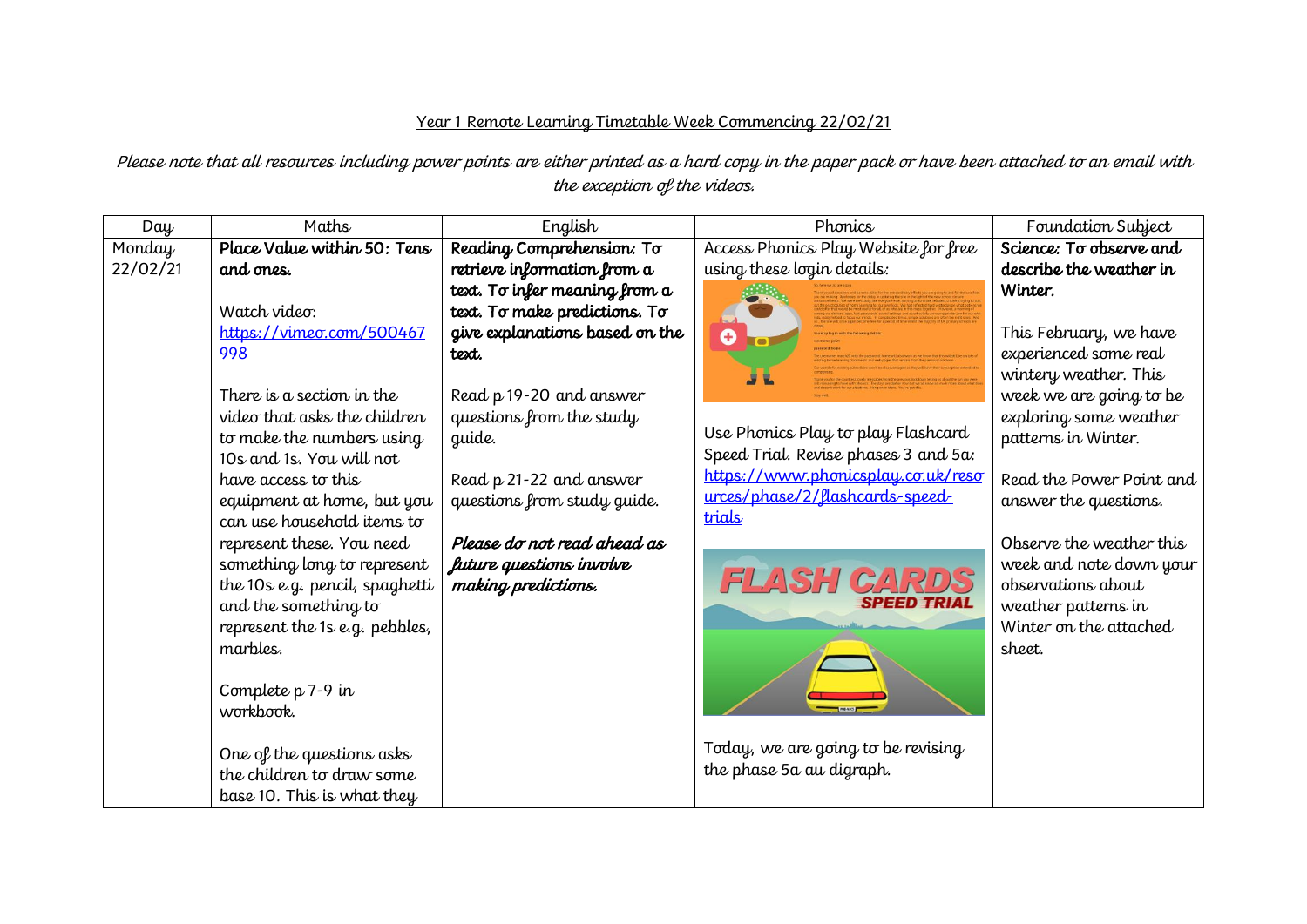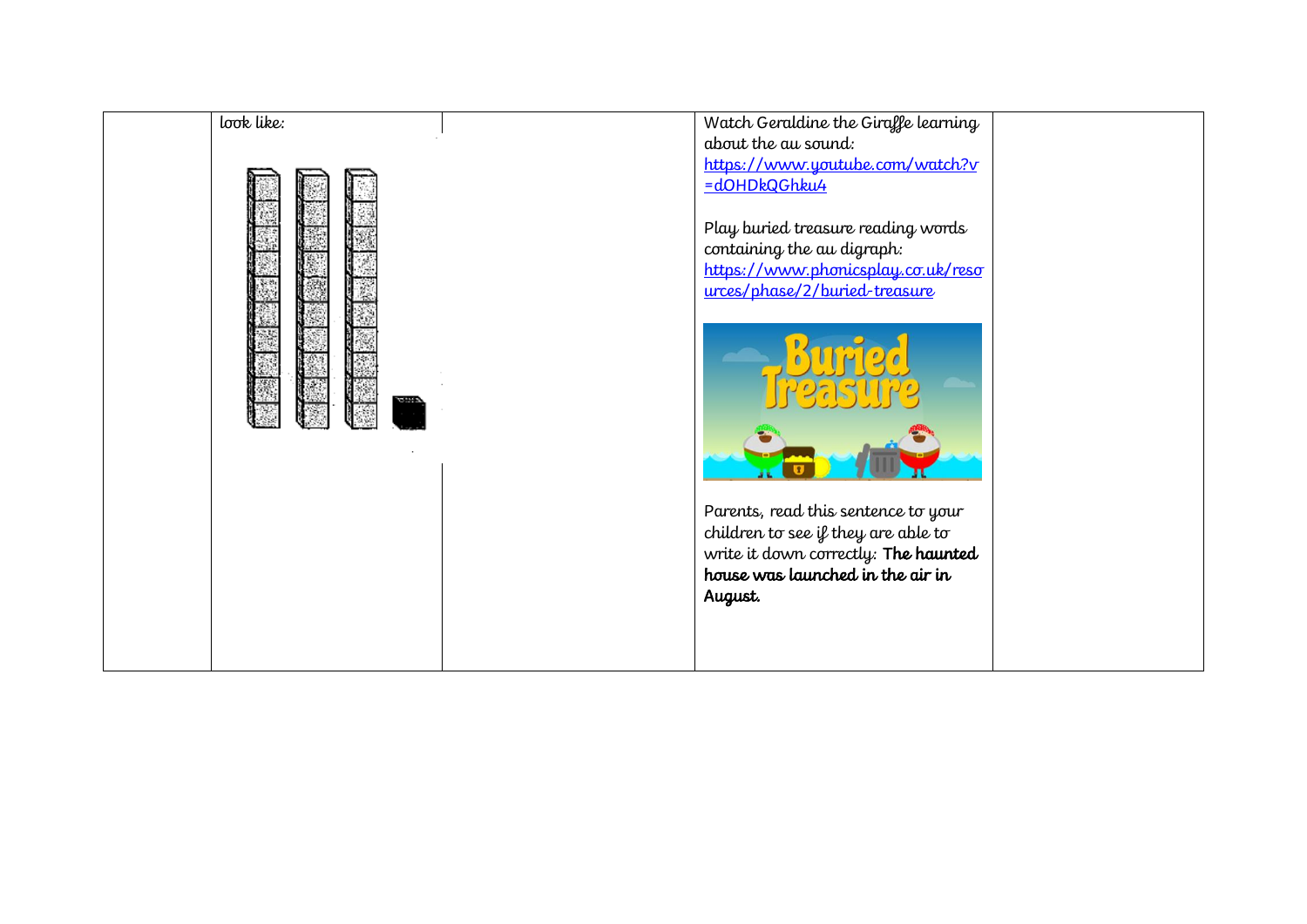| Tuesday  | Place Value within 50:   | Reading Comprehension: To      | Access Phonics Play Website for free                                                                                 | Computing:               |
|----------|--------------------------|--------------------------------|----------------------------------------------------------------------------------------------------------------------|--------------------------|
| 23/02/21 | Represent numbers to 50. | retrieve information from a    | using these login details:                                                                                           |                          |
|          |                          | text. To infer meaning from a  |                                                                                                                      | Complete Dance Moves     |
|          | Watch video:             | text. To make predictions. To  |                                                                                                                      | Activity.                |
|          | https://vimeo.com/500468 | give explanations based on the | O                                                                                                                    |                          |
|          | 562                      | text.                          |                                                                                                                      | Complete some activities |
|          |                          |                                |                                                                                                                      | on Purple Mash.          |
|          | Complete p 10-12 in      | Read pages 23-24 and answer    |                                                                                                                      |                          |
|          | workbook.                | questions in study guide.      |                                                                                                                      |                          |
|          |                          |                                | Play Flash Card Time Challenge<br>practising phases 3 and 5a:                                                        |                          |
|          |                          | Read pages 25-26 and answer    | https://www.phonicsplay.co.uk/reso                                                                                   |                          |
|          |                          | questions in study guide.      | urces/phase/2/flashcards-time-                                                                                       |                          |
|          |                          |                                | challenge                                                                                                            |                          |
|          |                          |                                |                                                                                                                      |                          |
|          |                          |                                | <b>FLASH GARDS</b><br><i><b>TIME CHALLENGE</b></i>                                                                   |                          |
|          |                          |                                | Today, we are going to be revising<br>the phase 5a ue digraph. Remember<br>that it can make two different<br>sounds. |                          |
|          |                          |                                | Watch Geraldine the Giraffe<br>practising the ue digraph:<br>https://www.youtube.com/watch?v<br>$=780$ ih-iw1u4      |                          |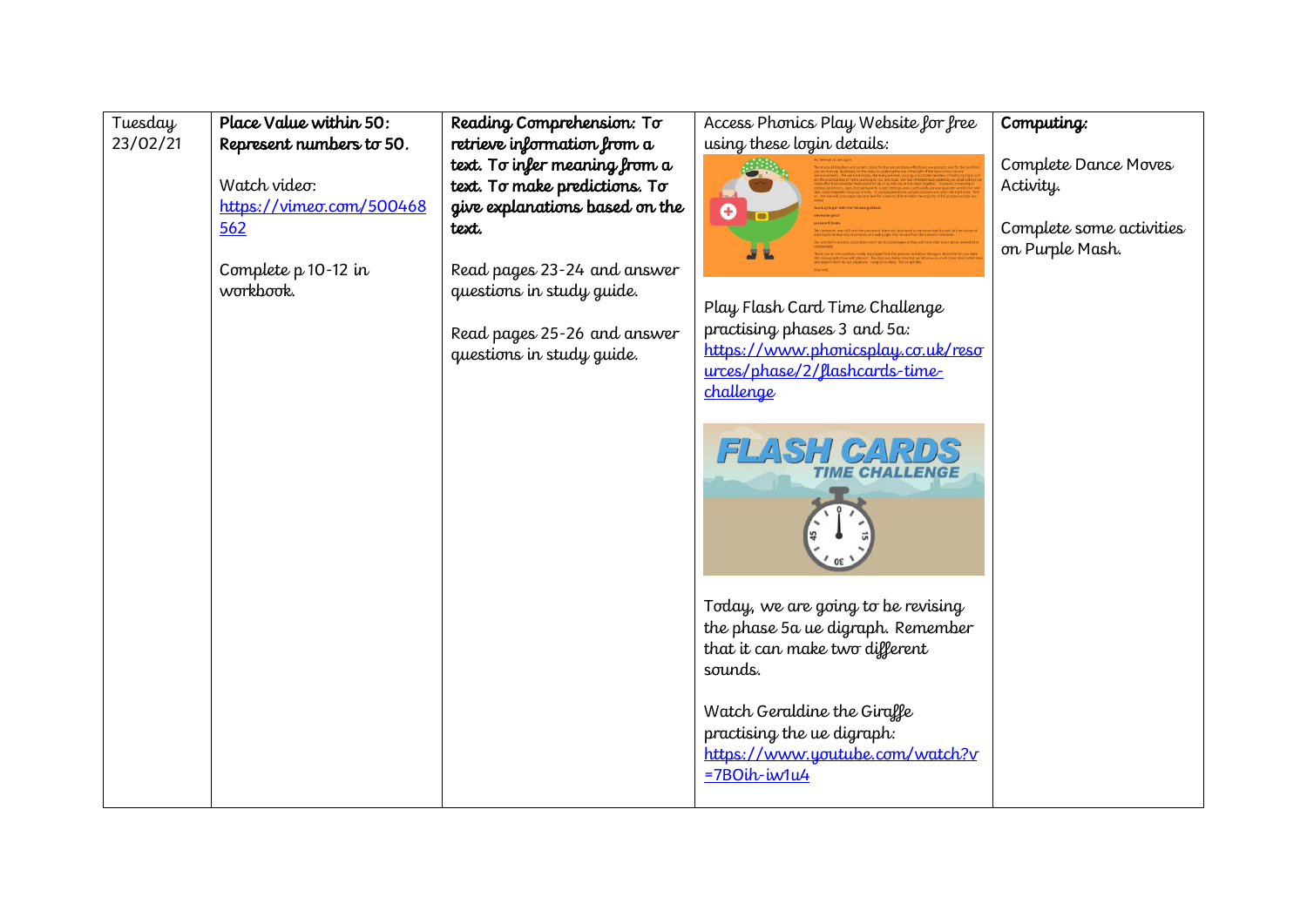|                       |                              |                                                          | Play Dragons Den and practise the<br>ue sound:<br>https://www.phonicsplay.co.uk/reso<br>urces/phase/2/dragons-den<br>DRAGON'S<br>DEN<br>Parents, ask your children to write<br>down these words. See if they spell<br>them correctly: blueberries, glue,<br>queue, tissue, cue, true. |                           |
|-----------------------|------------------------------|----------------------------------------------------------|---------------------------------------------------------------------------------------------------------------------------------------------------------------------------------------------------------------------------------------------------------------------------------------|---------------------------|
|                       | Place Value within 50: One   |                                                          |                                                                                                                                                                                                                                                                                       |                           |
| Wednesday<br>24/02/21 | more, one less.              | Reading Comprehension: To<br>retrieve information from a | Access Phonics Play Website for free<br>using these login details:                                                                                                                                                                                                                    | PSHE: Healthy Living.     |
|                       |                              | text. To infer meaning from a                            |                                                                                                                                                                                                                                                                                       | Run through Power point   |
|                       | Watch video:                 | text. To make predictions. To                            |                                                                                                                                                                                                                                                                                       | on Healthy Living. Create |
|                       | https://vimeo.com/5030931    | give explanations based on the                           | 0                                                                                                                                                                                                                                                                                     | a poster to explain to    |
|                       | 20                           | text.                                                    |                                                                                                                                                                                                                                                                                       | people how to live a      |
|                       | Complete q1 p13 in           | Read p27-28 and answer                                   |                                                                                                                                                                                                                                                                                       | healthy lifestyle.        |
|                       | workbook.                    | questions in study guide.                                |                                                                                                                                                                                                                                                                                       |                           |
|                       |                              |                                                          | Use Phonics Play to play Flashcard                                                                                                                                                                                                                                                    |                           |
|                       | Tens frames and counters     |                                                          | Speed Trial. Revise phases 3 and 5a:                                                                                                                                                                                                                                                  |                           |
|                       | included in pack or attached |                                                          | https://www.phonicsplay.co.uk/reso<br>urces/phase/2/llashcards-speed-                                                                                                                                                                                                                 |                           |
|                       | to email. Use household      |                                                          | trials                                                                                                                                                                                                                                                                                |                           |
|                       | items to represents 10s and  |                                                          |                                                                                                                                                                                                                                                                                       |                           |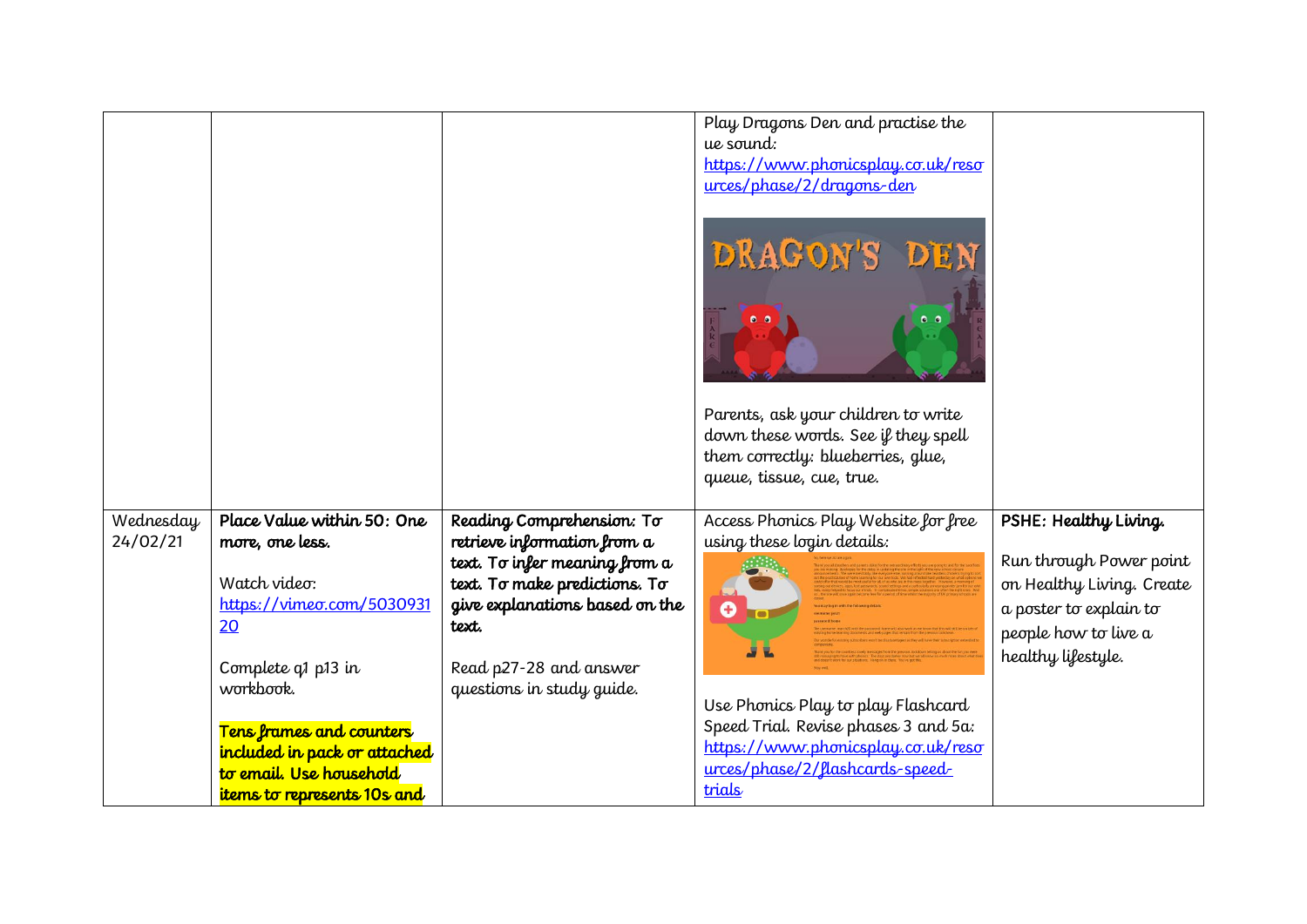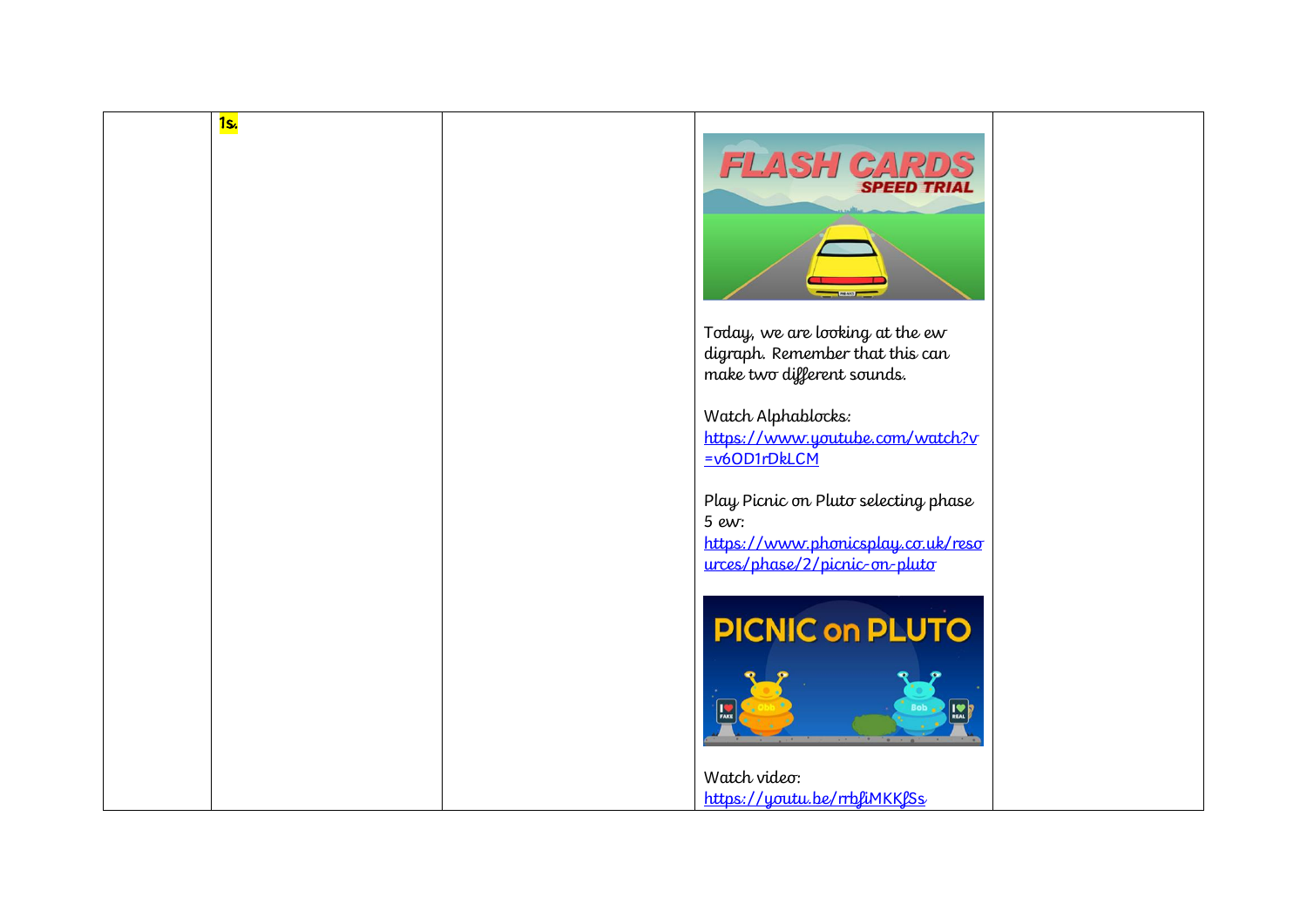| Thursday<br>25/02/21 | Place Value within 50: One<br>more, one less.<br>Watch video:<br>https://vimeo.com/503098<br>045<br>Complete $q$ 2-4 p 13-14 | Reading Comprehension: To<br>retrieve information from a<br>text. To infer meaning from a<br>text. To make predictions. To<br>give explanations based on the<br>text.<br>Read p 29-30 and answer<br>questions in study guide. | Access Phonics Play Website for free<br>using these login details:<br>Ô<br>Play Tricky Word Trucks Phase 4:<br>https://www.phonicsplay.co.uk/reso<br>urces/phase/4/tricky-word-trucks | RE: What happens in the<br>daily life of a religious<br>person?<br>Ask the children: How do<br>you celebrate special<br>dates in your house?<br>Birthdays? Christmas?<br>Easter? Apart from the<br>gifts, what is the most<br>special part of the<br>celebration?                                               |
|----------------------|------------------------------------------------------------------------------------------------------------------------------|-------------------------------------------------------------------------------------------------------------------------------------------------------------------------------------------------------------------------------|---------------------------------------------------------------------------------------------------------------------------------------------------------------------------------------|-----------------------------------------------------------------------------------------------------------------------------------------------------------------------------------------------------------------------------------------------------------------------------------------------------------------|
|                      |                                                                                                                              |                                                                                                                                                                                                                               | TRICK<br>tine to Lowing!<br>Complete Phase 4 tricky words read,<br>say, cover, write worksheet and word<br>search.<br>Ext: Write sentences containing the<br>tricky words.            | What is the story of<br>Rama and Sita? Which<br>festival is celebrated in<br>their honour?<br>Run through Power point<br>of the story of Rama and<br>Sita.<br>Read the story of Dipal's<br>Diwali.<br>Explore Rangoli through<br>Power Point. Can the<br>children create their own<br>Rangoli inspired artwork? |